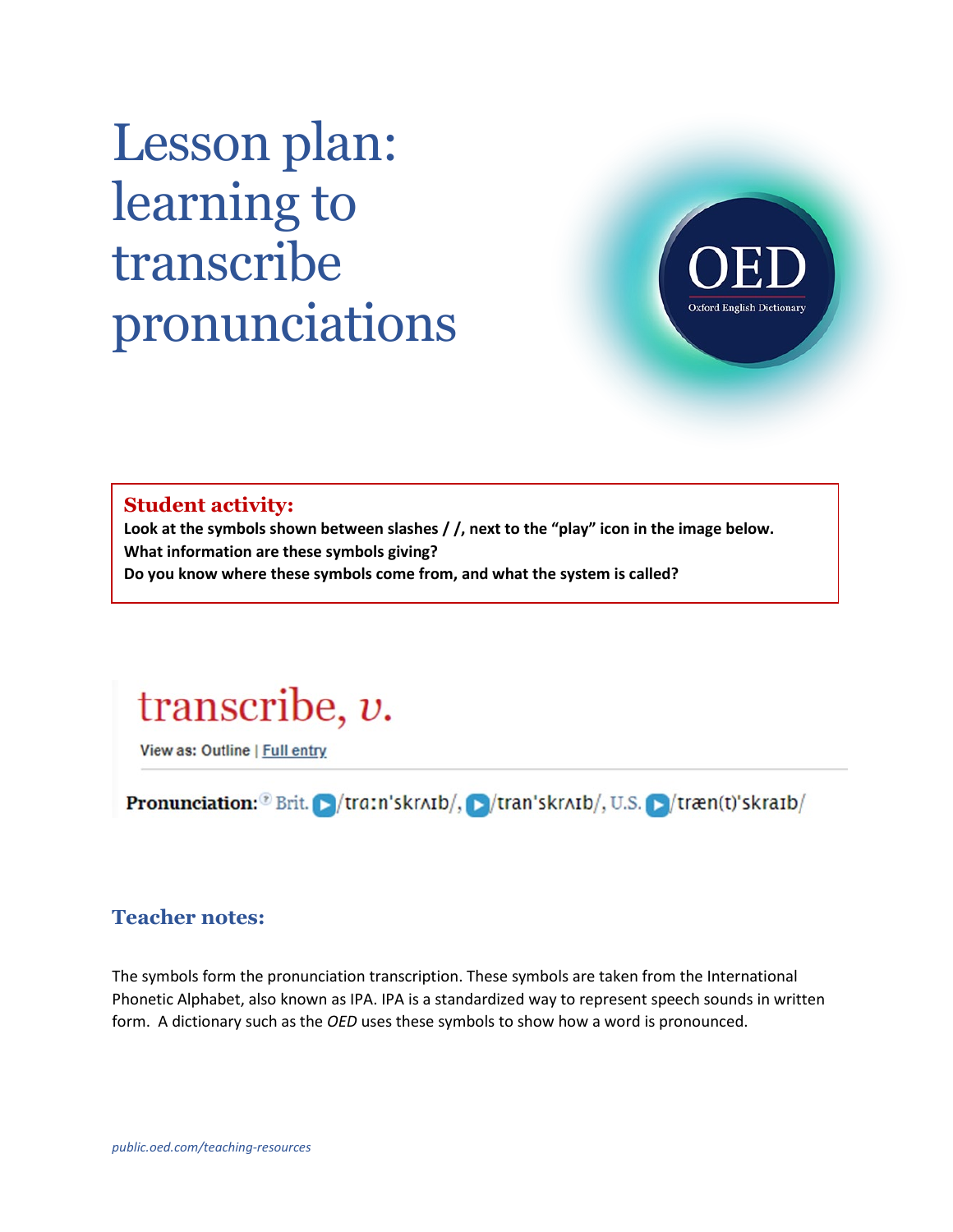#### **Student activity:**

- **1. As a class, discuss why it might be useful to know how a word is pronounced. Why do you think dictionaries such as the** *OED* **give pronunciations?**
- **2. Sometimes we learn a new word by reading it before we hear it spoken aloud, and this can lead to mispronunciations. Can you think of a word that you have mispronounced in the past, and why you think you pronounced it incorrectly?**

## **Teacher notes:**

The *OED* has given transcriptions for pronunciations since its inception in the late 19<sup>th</sup> century. James Murray, the OED's first editor, viewed transcriptions and transcribed pronunciations as essential, as they sought to represent 'the actual living form or forms of a word, that is, *the word itself*, of which the current spelling is only a symbolization'.

OED editors aim to show the current form or forms of each living word, or as Murray put it 'the latest fact in the form history of the word'.

So in giving pronunciations, the *OED* reflects how language is first and foremost spoken (rather than how it is spelled), and is representative of modern users of each word.

## transcribe,  $v$ .

View as: Outline | Full entry

**Pronunciation:**  $\sqrt[3]{Brit}$  **F** /tra:n'skrʌɪb/,  $\sqrt{B/t}$  /tran'skrʌɪb/, U.S.  $\sqrt{t}$  /træn(t)'skraɪb/

### **Student activity:**

**In the example 'transcribe' given above, think about:**

- **Is there always only one correct pronunciation of a word?**
- **Why might there be two British versions?**
- **Why might the U.S. version use some different symbols?**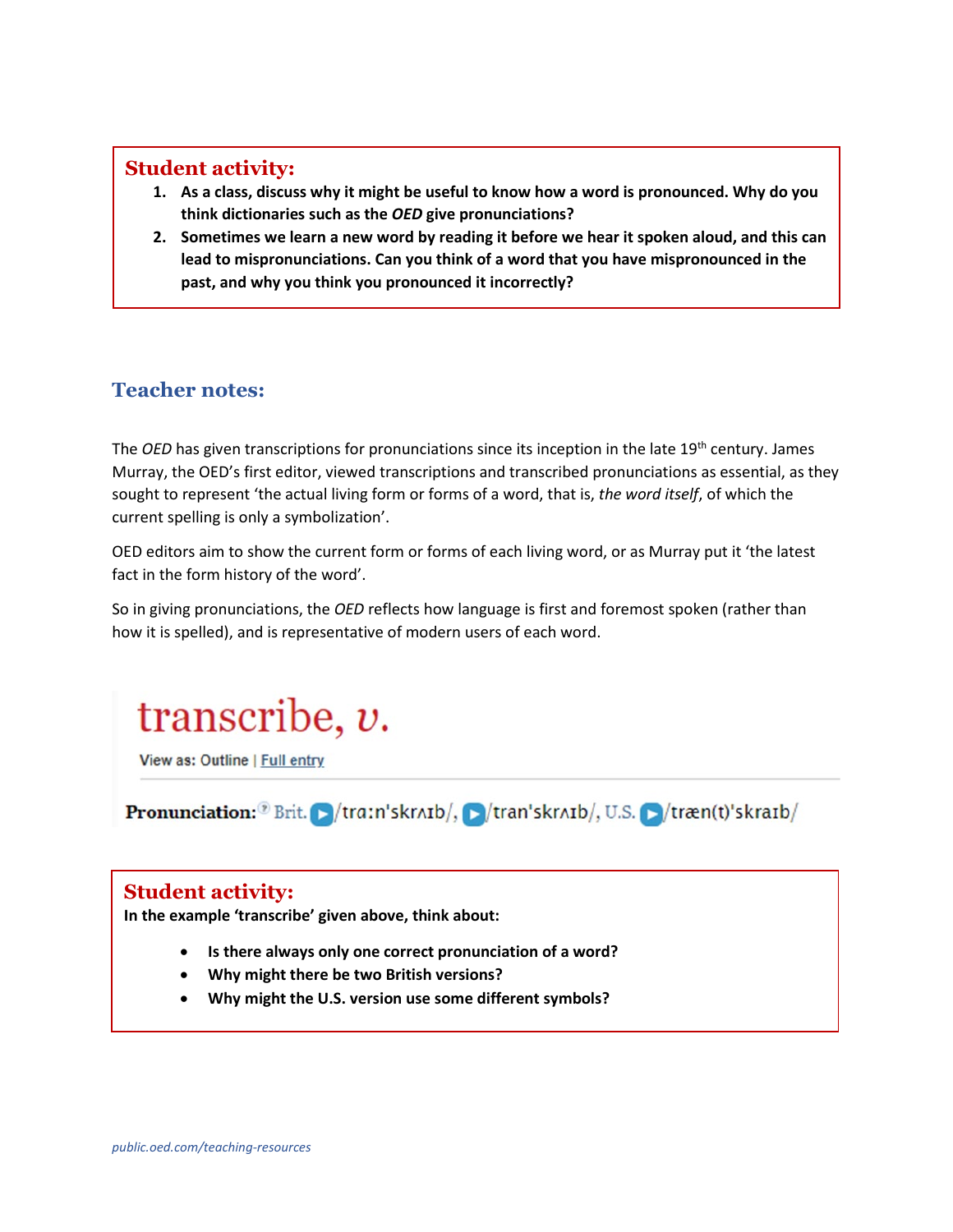## **Teacher notes:**

#### **Why might there be two British versions, and is there always only one correct pronunciation of a word?**

*OED* reflects variation where more than one pronunciation is current or sufficiently widespread. Another example would be *scone***,** where the *OED* records both /skəʊn/ (rhymes with 'cone') and /skɒn/ (rhymes with 'gone').

This really opens up the issue of variants – some words are pronounced in more than one way, and both those ways can be deemed 'correct", and both can appear in dictionaries. Variants can be about a vowel sound (*scone*, *transcribe*), a consonant sound (*schedule*), placement of stress (*controversy*), and other possibilities. Who's more likely to use which variant? (think about age, region, ability to speak other languages…). In the case of *transcribe*, the variation is in the BATH vowel in the first syllable, as in words like *grass*, *bath*.

Some other suggested words for discussion for whether there is one correct pronunciation of a word are:

| nuclear       | February | sudoku      |
|---------------|----------|-------------|
| genealogy     | chorizo  | kilometre   |
| pronunciation | debris   | patent      |
| restaurateur  | cervical | harass      |
| schedule      | Uranus   | controversy |

#### **Why does US use a different symbol?**

The OED uses slightly different transcription models for British and US pronunciations, choosing different symbols for some vowels, because the phonetic quality of those vowels is different. This includes the vowels in TRAP (British a, US æ), CUT (British ʌ, US ə) and GOAT (British əʊ, US oʊ), and the absence of length marks in US (so PALM is British a: or US a). The [keys](https://public.oed.com/how-to-use-the-oed/key-to-pronunciation/) (https://public.oed.com/how-touse-the-oed/key-to-pronunciation/) give a full list of differences.

#### **Student activity:**

**Think about how you say a word yourself. Can you think of a different way that someone else might pronounce that word? How could you interrogate your own biases about a word? Do you pronounce a word differently because of your age, because of where you were brought up, etc.?**

**As a class, discuss where a dictionary editor might find evidence of how a word is pronounced.**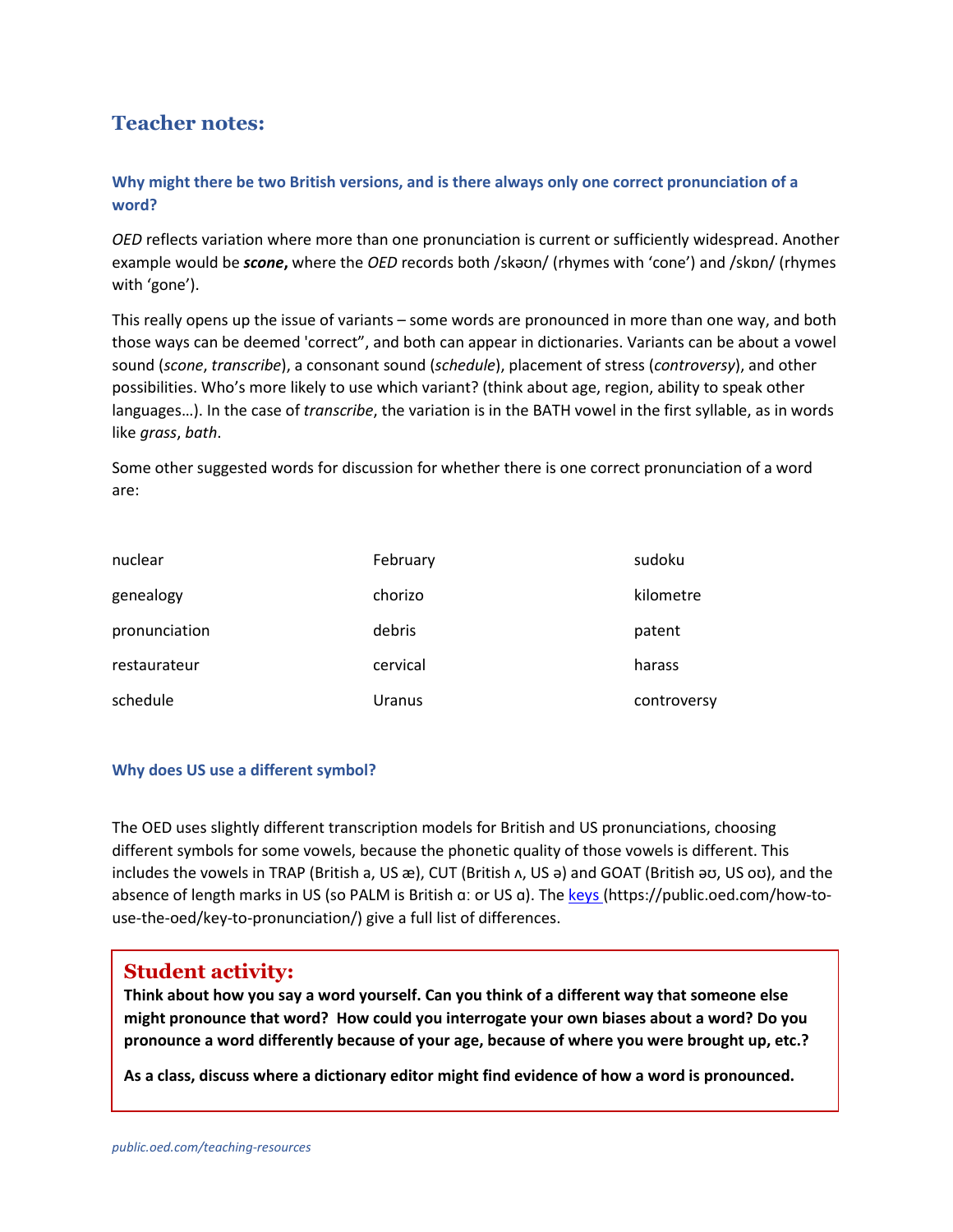## **Teacher notes:**

Here are some of the sources an *OED* editor might use:

- Knowledgeable users: consulting subject specialist directly
- Trusted dictionaries: pronouncing dictionaries, dialect/variety dictionaries, foreign language dictionaries, specialist dictionaries (e.g. botanical, slang), etymological dictionaries
- Evidence in natural use: online video platforms, television/radio programmes, films, news sites, speeches, TED talks
- Existing evidence in the *OED*: spelling variants over time, etymologies, the word's use in rhymes and other poetic uses, analogies

The editors might also use surveys to explore how others might pronounce a word.

*OED*'s ability to gather pronunciation evidence from spoken language has been transformed by the increasing online availability of video and audio from around the English-speaking world. Subtitles and captions make this material more searchable and therefore more useful.

## **Student activity:**

**Spend a couple of minutes thinking about how the words below might be pronounced:**

- **Pwn**
- **Womxn**
- **Record**
- **Hygge**

## **Teacher notes:**

#### **Pwn**

British English: /pəʊn/

US English: /poʊn/

Pwn, meaning 'To inflict a humiliating defeat on (an opponent), esp. in an online game. Also: to gain unauthorized access to or compromise (a computer, network, etc.).' is an alteration of the word 'own', perhaps originating in a typing error (the letters *o* and *p* being adjacent on a standard computer keyboard). New words like this that arise from written discourse aren't always straightforward to speak out loud.

You can hear the OED Executive Editor, Catherine Sangster, talking about the pronunciation of 'pwn' in our meet the editor video here:<https://public.oed.com/blog/meet-the-editors-catherine-sangster/>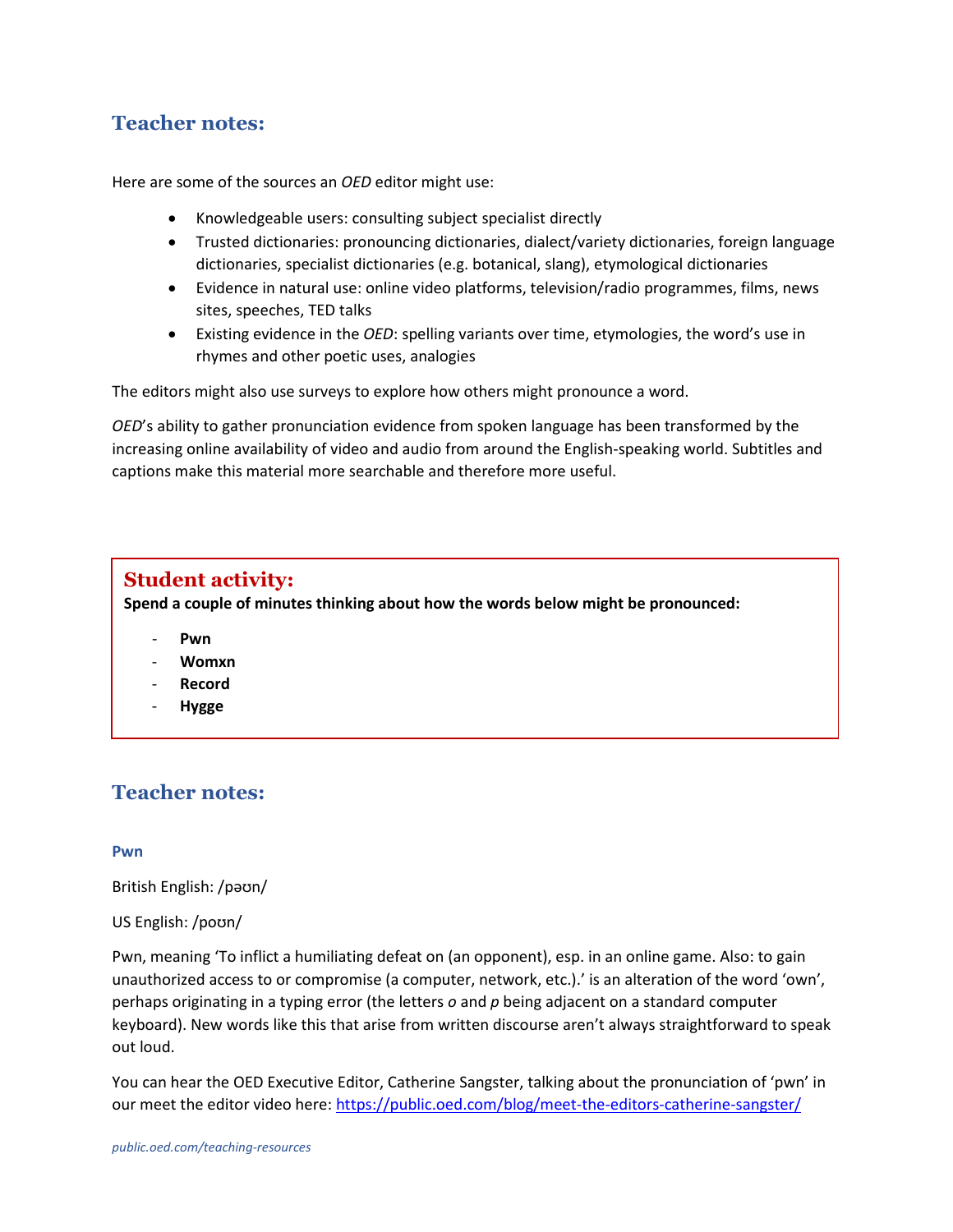#### **Womxn**

The pronunciation of x in English words is unusually variable: it can be 'ks', 'eks', or 'iks', 'z', 'sh', 'h', 'kh', or silent. Where a new word is created by using x to overwrite part of an existing word, as in *Mx, Latinx,* or *folx,* pronunciations with /ks/ typically prevail. There is also a possibility, when such words are spoken rather than written, that a longer phrase will be used; compare our pronunciation note on the older entry for *[Latin@](https://www.oed.com/view/Entry/79152371)* which explains that it is 'often expanded to "Latino and/or Latina" or "Latina and/or Latino" when spoken aloud'.

In the case of *Latinx* and *Mx*, with x replacing a letter in final position, pronunciations which insert a vowel before /ks/ conform to the rules of English syllable structure and have generally been adopted (although when researching *Mx*, one correspondent did report the pronunciation 'mixter', by analogy with 'mister'). *Womxn*, though, has an x where a non-final vowel used to be, which makes saying it out loud a little more of a challenge. When exploring video evidence, it was found that although some speakers shuffled the order of sounds ('women-eks'), inserted more vowels to make it a trisyllabic word ('wo-mix-en'), or used an expanded phrase ('women-with-an-x'), in the majority of cases the word was pronounced just as if it were 'women' (or 'woman' if singular). This is also the line taken in most written sources which offer advice on the pronunciation. Therefore, the pronunciation note on the *OED* entry advises that *womxn* is 'typically pronounced the same as women or woman depending on context, although pronunciations with /ks/ are also attested'.

#### **Record**

The pronunciation for this word varies according to part of speech: /ˈrɛkɔːd/ for the noun, /rə'kɔːd/ for the verb. Can you think of other words whose pronunciation varies in this way?

#### **Hygge and loan words**

Hygge is a loan word from Danish. It contains a vowel sound and a consonant sound that we do not have in English. If someone is pronouncing it in English (not code-switching to Danish to say it) then they need to modify those sounds to the closest sounds that we do have in English. With new loans, this isn't done by everyone in the same way. The vowel spelt <y> in **hygge** is a front rounded vowel (like the u in the French word vu – the IPA symbol for this sound is  $/y/$ ). English speakers can substitute a front unrounded vowel like /iː/ or /ɪ/, or a back rounded vowel like /ʊ/ or /uː/.

Look back at other words like **sudoku**, **restaurateur**, **chorizo** and think about how those have been modified in English.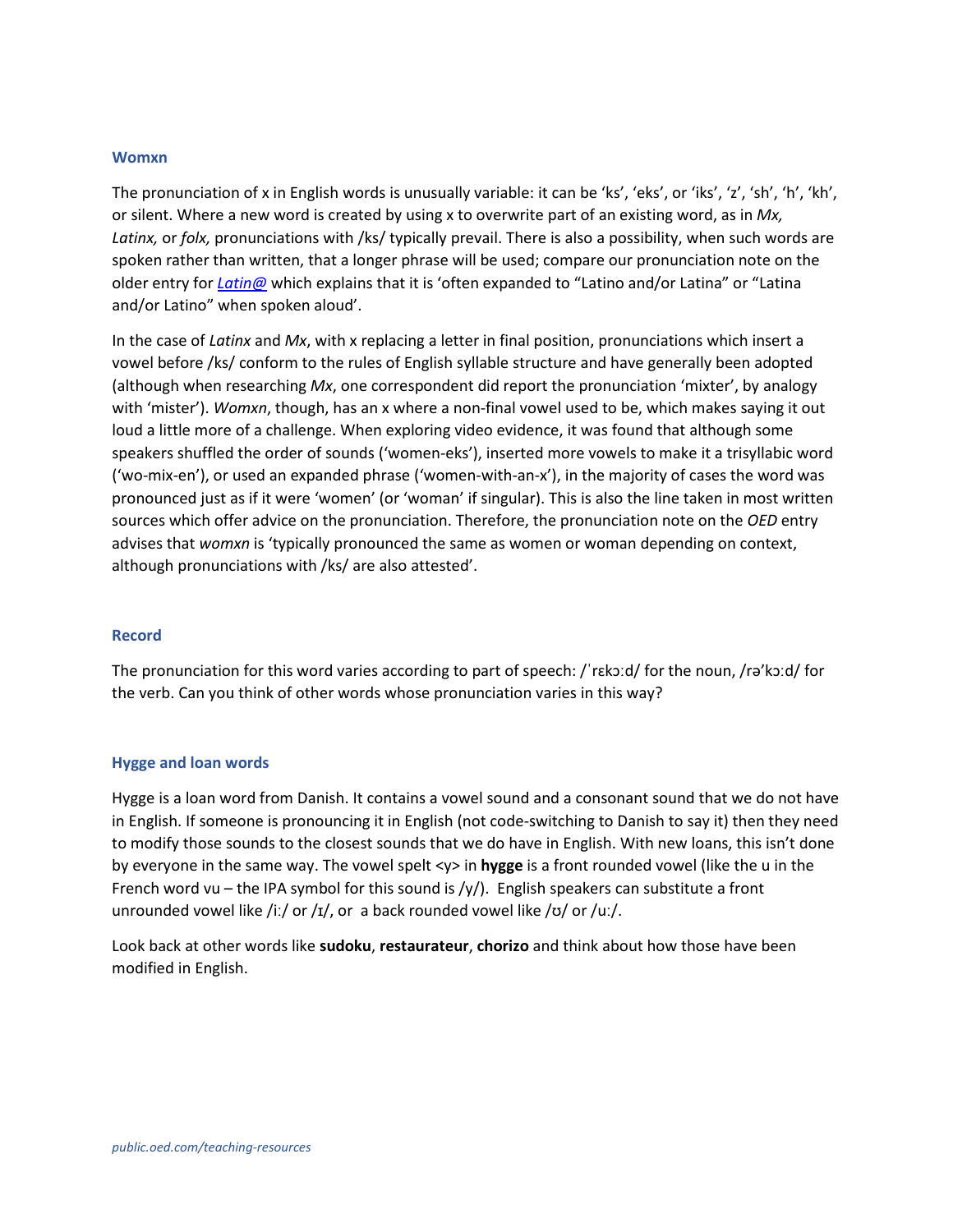## **Student activity:**

**Can you work out these words based on their IPA transcription? Please refer to the British English key for this activity.** 

- **1. /ˈspɛʃl/**
- **2. /ˈkwɪdɪtʃ/**
- **3. /ˈrəʊbɒt/**
- **4. /ˈpɔːkj**ᵿ**pʌɪn/**
- **5. /ᵻɡˈzam/**

## British English pronunciation key:

#### **Vowels**

|           | as in                                   |
|-----------|-----------------------------------------|
| i:        | fleece /fli:s/                          |
| i         | happy /'hapi/                           |
| I         | kit/kɪt/                                |
| ε         | dress /drɛs/                            |
| a         | trap/trap/                              |
| a:        | father / fa: ða/                        |
| Ŋ         | lot /lpt/                               |
| Ċ.        | hawk /hɔːk/, force /fɔːs/               |
| $\Lambda$ | cup/k^p/                                |
| Ω         | foot /fot/                              |
| u:        | goose/gu:s/                             |
| ə         | alpha /'alfə/                           |
| ə:        | nurse /naːs/                            |
| EI        | here /hɪə/                              |
| £.        | square /skwɛː/                          |
| σə        | cure /kjoa/                             |
| er        | face /fers/                             |
| ΛI        | price /pr^1s/                           |
| aʊ        | mouth /maoθ/                            |
| əσ        | goat /gaot/                             |
| IC        | choice /tʃɔɪs/                          |
| ã         | gratin / gratã/                         |
| õ         | mignon / miːnjõ/                        |
| ł         | honest / 'pn+st/ - free variation       |
|           | between $\frac{1}{4}$ and $\frac{1}{9}$ |
| ₩         | July /dz+ lnI/ - free variation         |
|           | between /v/ and /ə/                     |

#### **Consonants**

|            | as in                         |
|------------|-------------------------------|
| b          | big/big/                      |
| d          | dig/drg/                      |
| dz         | jet/dzet/                     |
| ð          | then /ðεn/                    |
| f          | fig/frg/                      |
| g          | get/gɛt/                      |
| h          | how /hao/                     |
| j          | yes /jɛs/                     |
| k          | kit /kɪt/                     |
| I          | leg/lεg/                      |
| m          | main / meɪn/                  |
| n          | net/nɛt/                      |
| ŋ          | thing /θIη/                   |
| p          | pit/prt/                      |
| r          | rain/rein/                    |
| S          | sit /sɪt/                     |
| ſ          | ship /ʃɪp/                    |
| t          | tame/teim/                    |
| t∫         | chip/tfip/                    |
| θ          | thin /θIn/                    |
| V          | vet/vɛt/                      |
| W          | win /wɪn/                     |
| Z          | zip/zɪp/                      |
| 3          | measure / mɛʒə/               |
| X          | (Scottish) loch /lpx/         |
| $\ddagger$ | (Welsh) penillion /pε'nI+Ian/ |